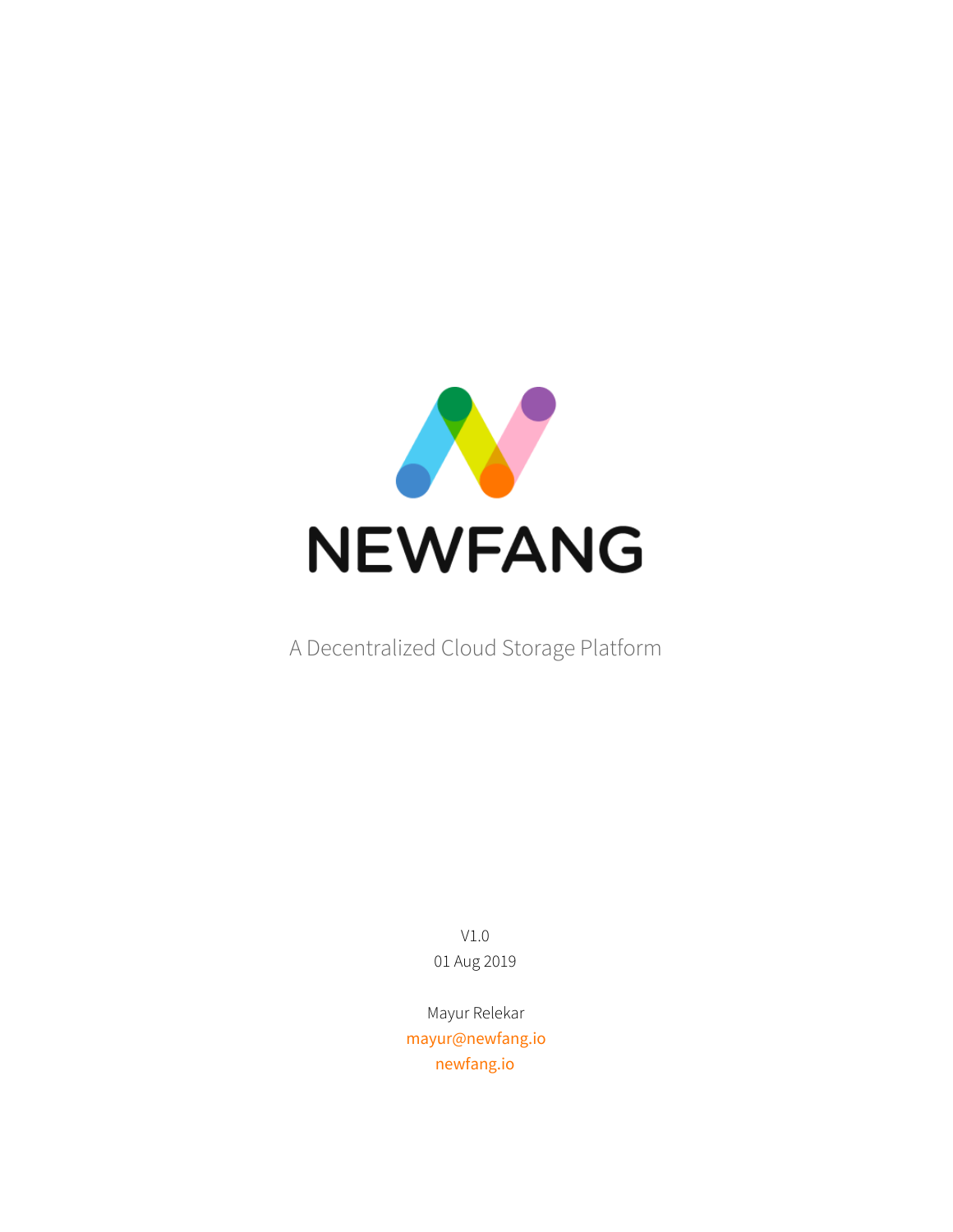| Introduction                    | $\overline{2}$ |
|---------------------------------|----------------|
| Design                          | 3              |
| Secure and Private              | 3              |
| Distributed                     | $\mathfrak{Z}$ |
| Decentralized                   | $6\,$          |
| Fast                            | 7              |
| Transparent                     | $\overline{7}$ |
| Intuitive                       | 8              |
| Implementation                  | 9              |
| Architecture                    | $\mathcal{G}$  |
| Tahoe LAFS                      | 10             |
| Client SDKs                     | 11             |
| Storage Node App                | 12             |
| Smart Contracts                 | 12             |
| Governance(WiP)                 | 13             |
| <b>Business and Token Model</b> | 14             |
| Structure                       | 14             |
| <b>Business Model</b>           | 14             |
| Token Model                     | 14             |
| References                      | 16             |

1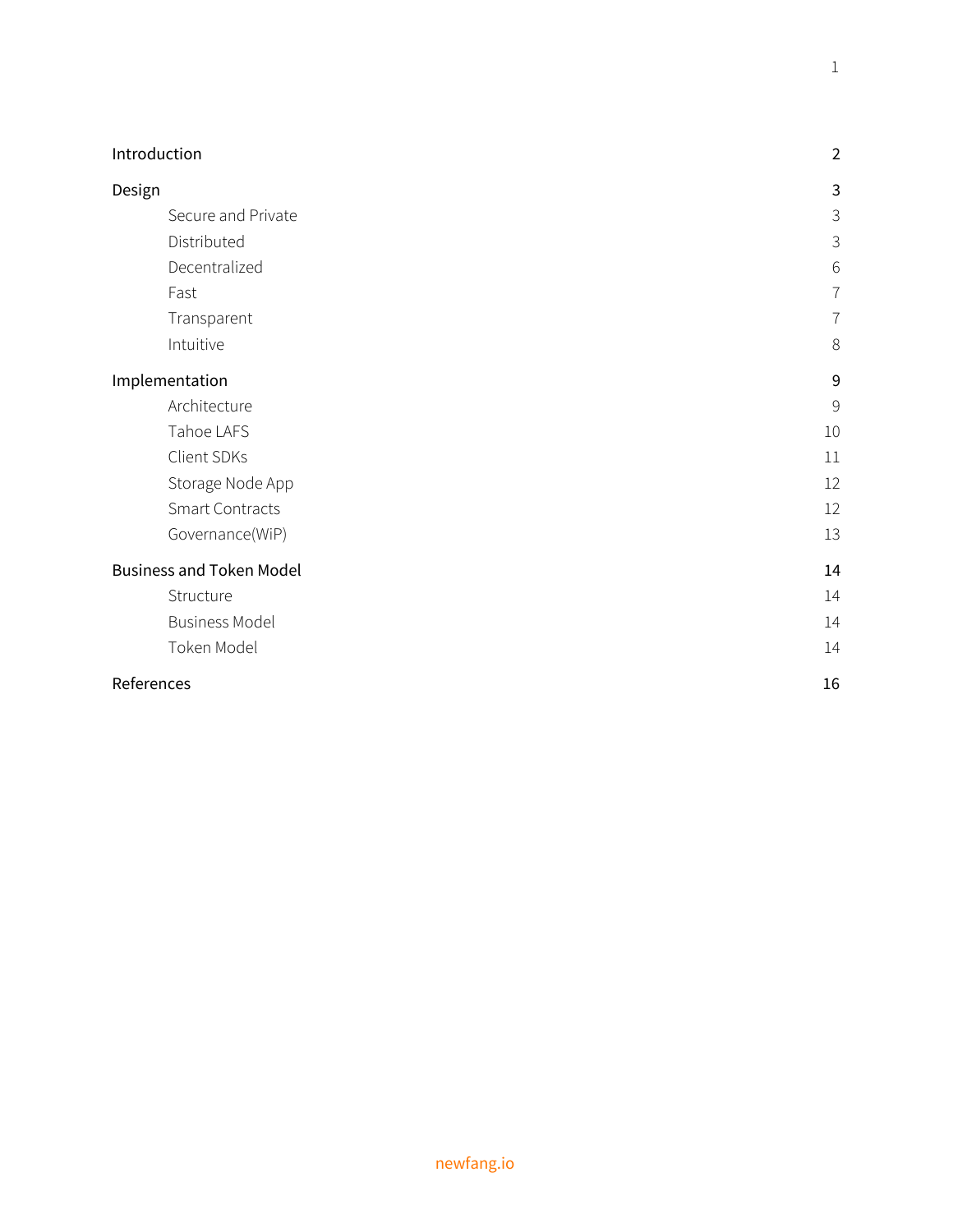# <span id="page-2-0"></span>**1. Introduction**

The Internet is the biggest working model of a decentralized and distributed network but everything built on it or for it is largely centralized. The data on the internet is especially centralized with large entities constantly vying to gain a larger piece of the data pie. Bitcoin has shown us how it is indeed possible to perhaps "break the wheel" by giving the world a base framework for building decentralized systems that put the power firmly back into the hands of users. All this while being secure, trustless and economically viable.

We at Newfang believe the future is decentralized and large parts of the internet as we know it today will be redesigned to be so. We've chosen to attack the data centralization problem because storage is not only ubiquitous and presents a significant market opportunity(~\$90B by 202[2\[1\]](#page-16-0)) but also because decentralization can significantly improve the quality of service.

In the centralized approach:

- Data breaches are fairly commonplace[\[2\]](#page-16-0). Our approach allows users to secure files even before they hit the network.
- Network outages are not as common but when they occur have a pretty damning effect[\[3\]](#page-16-0). Newfang steers clear of the standard data center approach in favour of a more reliable distributed architecture with configurable redundancies.
- Speed is another concern. A standard storage service with a CDN is the norm even for "cold" data downloads, increasing cost and effort for users. The inherent distributed nature of our storage clubbed with erasure coding techniques mean files can not only be stored reliably but can be retrieved faster, from multiple "seeds" asynchronously, a la BitTorrent.

Storage/Bandwidth costs are not dropping linearly with drop in hardware costs. We believe there is a significant opportunity to provide an even more economical service by leveraging the high availability of largely unorganised and smaller service providers at the edge of the network. Our non-reliance on maintaining hardware means we have the ability to scale massively to parts of the globe ignored by centralized players.

Our biggest insight, however, from years of having built several Apps and DApps is that centralized solutions are all too familiar and indeed very easy to use. Most decentralized solutions thus far are unwieldy or have poor user experience. Adoption of decentralized solutions has to be evolutionary and it is our mission to provide our users with the obvious benefits of decentralization and distributed architecture but above all, be very easy to use.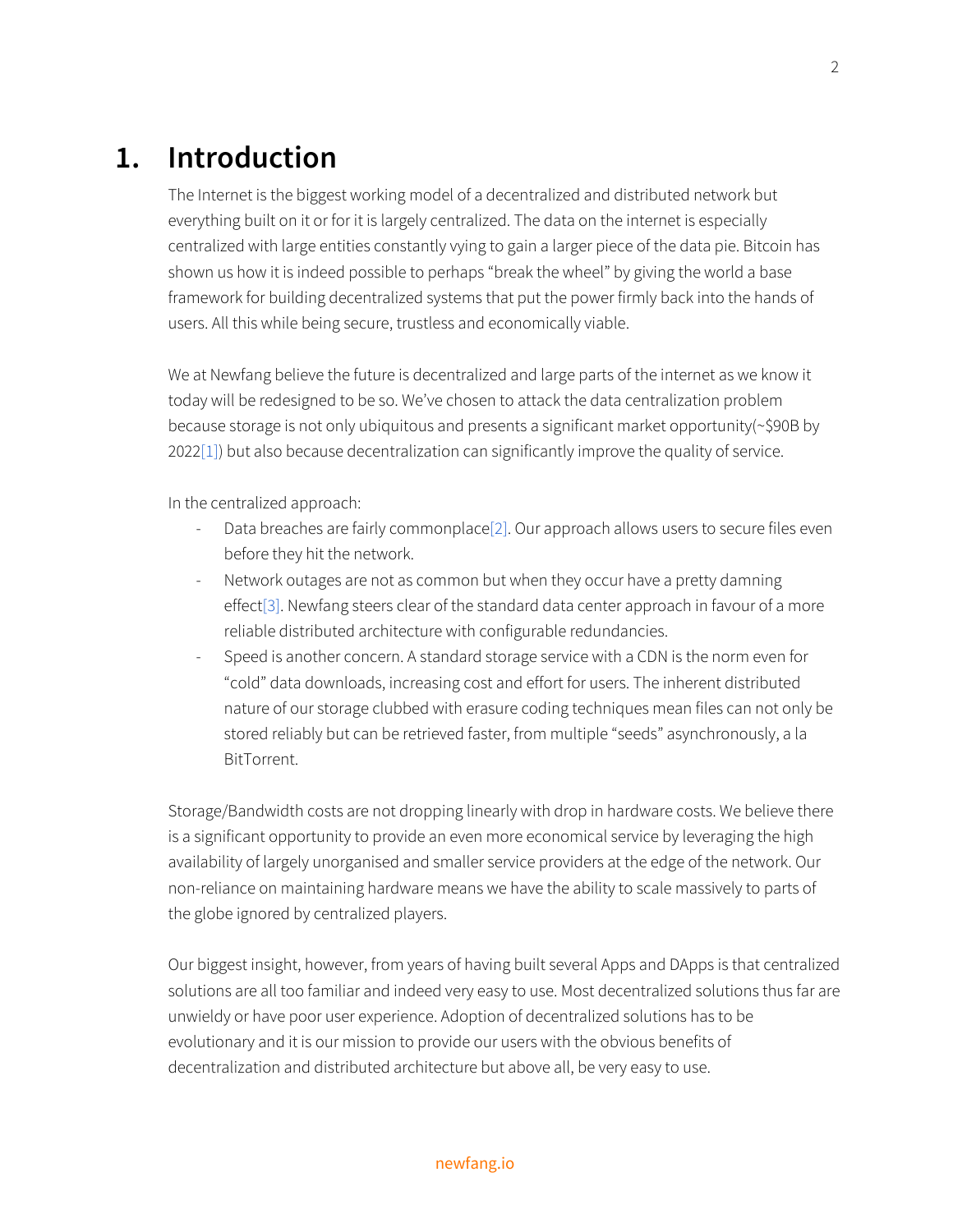# <span id="page-3-1"></span><span id="page-3-0"></span>**2. Design**

### **2.1. Secure and Private**

The Newfang Network is secure by default. All files are AES[\[4\]](#page-16-0) encrypted with a secret-key on the client side. This secret-key is included in the file handler that is returned when any file is uploaded. This file-handler is a return value at the end of an upload call in the Newfang SDK which can be saved by the developer or passed on to the end user depending on the use case.

There is very little performance overhead as Encryption and Decryption of files takes up only a sliver of the total upload/download time of a file which is something that Newfang takes advantage of and encrypts all files. Also, since the secret-key is included in the file handler, which is used to retrieve the file, it is also very easy to share files that perhaps do not necessarily warrant security.

Encryption of files on the client side means that the independent storage nodes hosting the files(actually just pieces of an encrypted file) have no way of knowing the contents which ensures provider independent security and complete privacy of content.



### <span id="page-3-2"></span>**2.2. Distributed**

Every file uploaded is erasure coded or undergoes "Forward Error Correction" (FEC). Essentially, each file, post encryption, is uploaded to the network and broken up into smaller pieces or "shares" using a method of data protection in which data is broken into fragments, expanded and codified with redundancies and stored across a selected set of unique storage nodes.

Encoding is per a specified configuration which describes a "K of N" scheme where N is the total number of shares created for a file and K is the minimum number of shares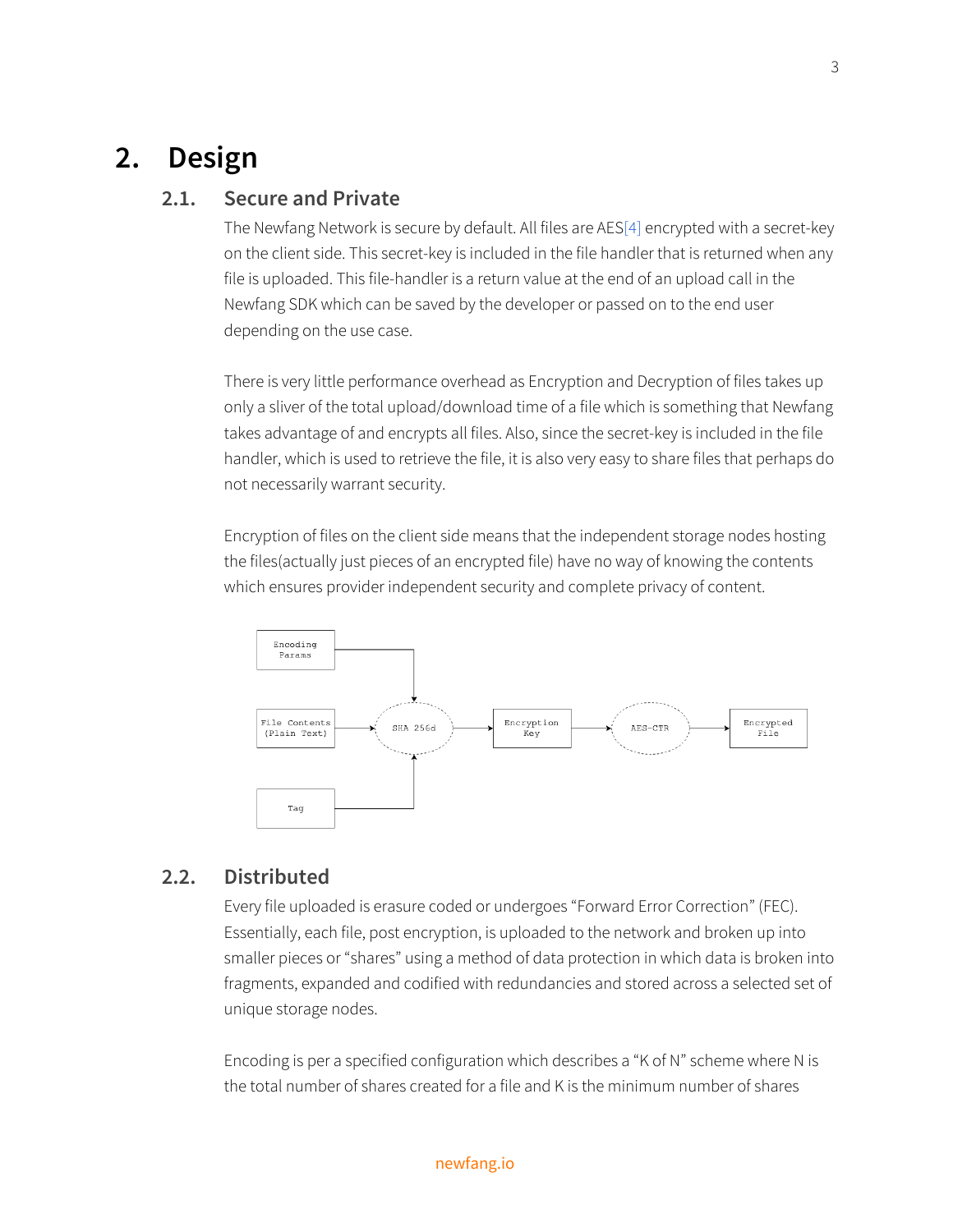required to decode and retrieve the file. Newfang allows its users to set up this configuration for each of the apps they intend to use Newfang for, depending on the use-case of the said app. A higher N value could mean faster downloads but slower uploads, a K value closer to N could mean lower expansion costs but lower redundancy. Users are free to decide on the configuration their app would need by carefully evaluating their K and N selections.

To generate "shares", the Encrypted File which is the input to the Encode step is broken into a number of segments where each segment is of a certain size barring the last segment which is in all likelihood smaller. Each segment is then put through an encoding step to produce blocks that are then grouped to produce "shares".



Additionally, every block, when generated, is also hashed and put into a merkle tree. The tip of this merkle tree is the Block Root Hash. Also, every Root Block Hash generated is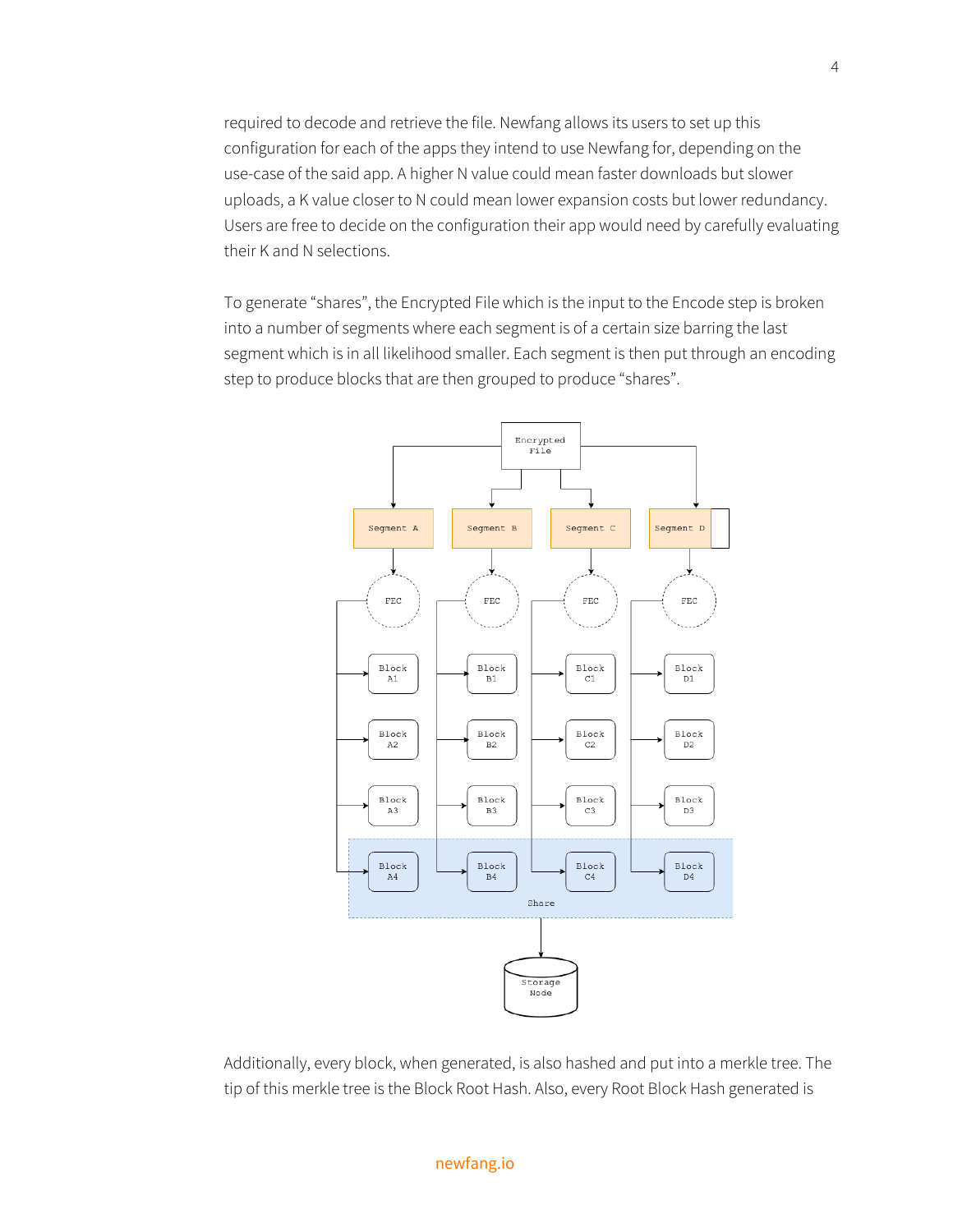Share 4 Share 4 Share 1 Share 2 Share 3  $\begin{array}{c} \text{Block} \\ \text{C4} \end{array}$  $_{\rm D4}^{\rm Block}$  $\begin{array}{c} \mathtt{Block} \\ \mathtt{A4} \end{array}$  $\begin{array}{c} \text{Block} \\ \text{B4} \end{array}$ SHA SHA SHA SHA SHA SHA SHA SHA SHA SHA SHA SHA SHA SHA Block Root Hash Share Root Hash

also further hashed and placed into another merkle tree whose tip is the Share Root Hash.

During upload, all blocks are sent first, followed by the block hash tree, followed by the share hash chain. During download, the share hash chain is delivered first, followed by the block root hash. The client SDK then uses the hash chain to validate the block root hash. Then the storage node delivers enough of the block hash tree to validate the first block, followed by the first block itself. The block hash chain is used to validate the block, then it is passed (along with the first block from several other peers) into decoding, to produce the first segment of the encrypted file, which is then decrypted to produce the first segment of plaintext, which is finally delivered to the user. This cycle repeats multiple times over till the entire file is decrypted and returned to the user.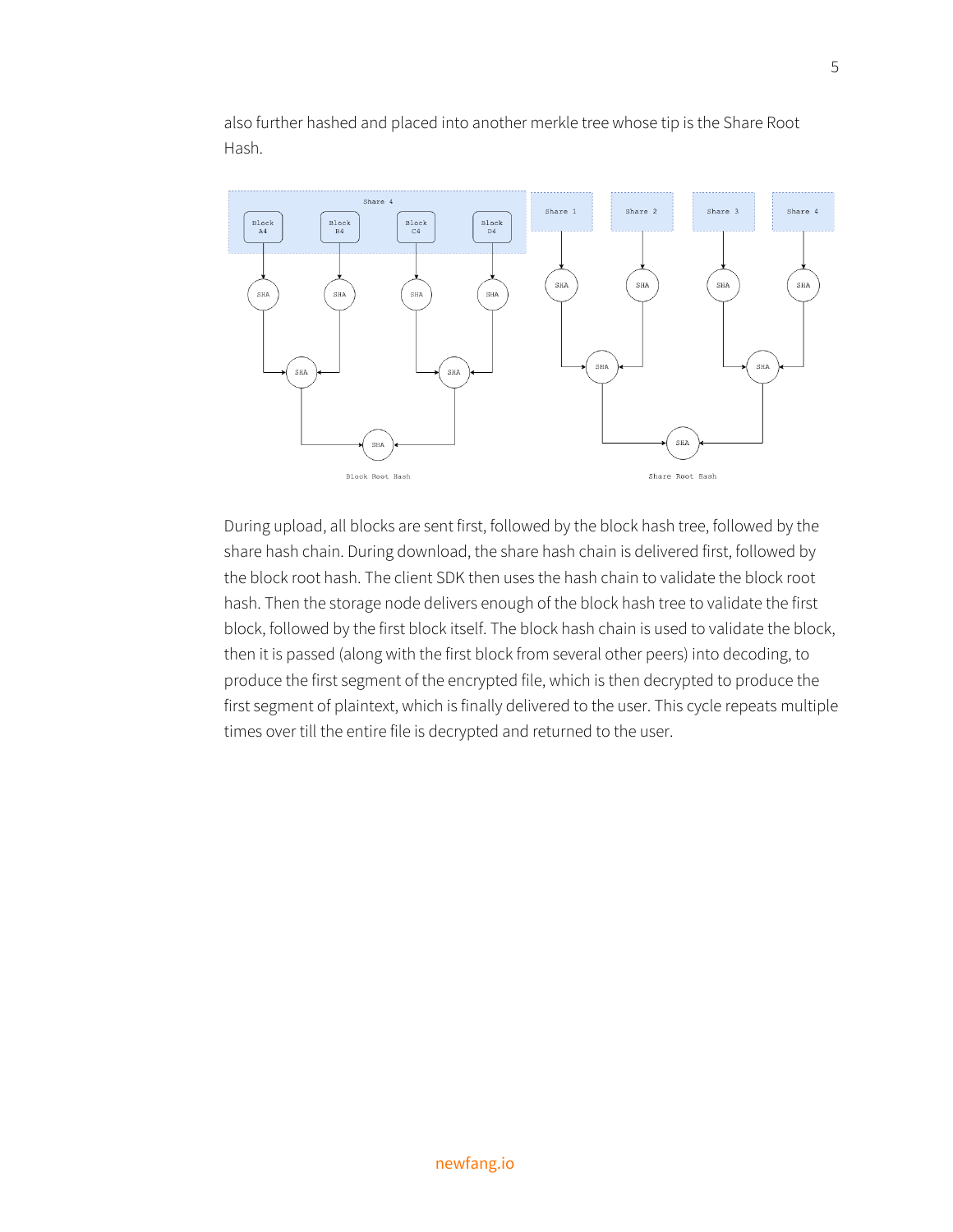

Although this process seems very involved, it is very performant and again takes only a sliver of the total upload/download time. On the contrary, this system results in some hefty performance gains in terms of download times which we will discuss in 2.4.

### <span id="page-6-0"></span>**2.3. Decentralized**

Decentralization is essentially the absence of a single service provider or central point of failure. Absence of an entity that can solely control costs and disbursement of services on a Network for the purposes of cornering the highest benefits.

Storage Nodes on Newfang are independent resource(storage + bandwidth) providers whose numbers are massive. There is a huge long-tail of such providers all over the world but aren't organised. One of the key motivations for us is to help organise this community and pass on the cost benefits these untapped markets could provide, to our customers. Additionally, we are able to further raise the cost benefit bar by not having to provision and maintain hardware. This also results in an ability to massively scale, very fast.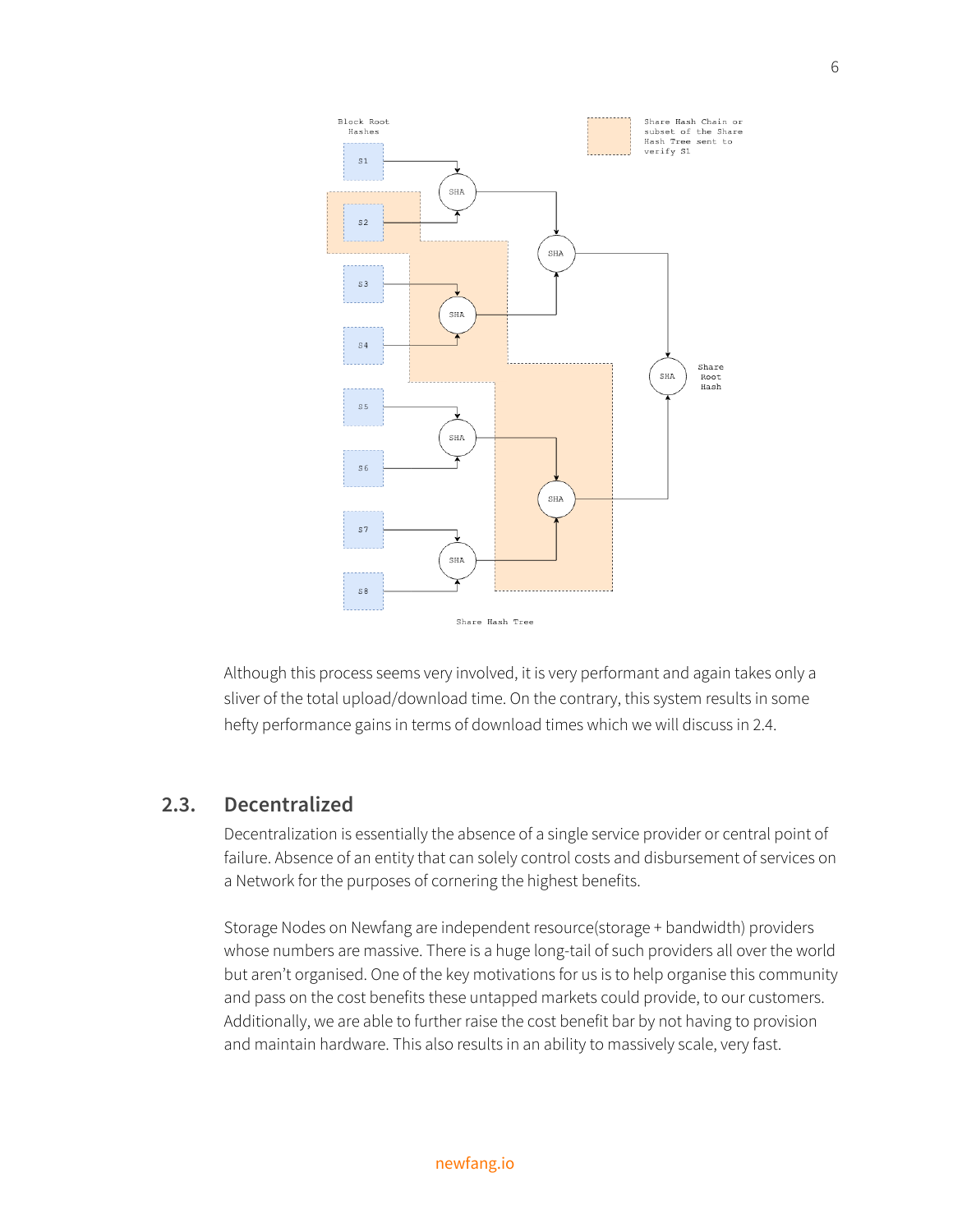The trade-off for such a system is the obvious dependence on potentially untrustworthy service providers, as is the case in any unorganised segment, but we believe the governance we intend to build into Newfang will help alleviate any potential risks. A governance protocol where each node on the network is tasked with running proofs on its peers, reporting findings to a public ledger and a self correcting system that takes action in the event of malicious activity will eventually allow for a vibrant marketplace comprised of users trustlessly paying to consume resources and providers incentivised to provide resources and disincentivised to act maliciously.

### <span id="page-7-0"></span>**2.4. Fast**

Thanks to the distributed architecture of Newfang, users stand to enjoy a significant performance gain with file downloads. Since each storage node house an individual share of a file, it is possible for each of the required shares to be downloaded asynchronously and be decoded and decrypted on the client to provide a BitTorrent like effect with downloads. The more shares that exist, the more unique storage nodes that serve as "seeders".



There are logical limitations to how many shares can be created per file and also limitations on how many can be asynchronously handled on a client depending on the resources available on the underlying system. Too many shares would not only be too heavy on the network resulting in potential failures but also lower the overall performance of an upload/download operation at the encode/decode step.

### <span id="page-7-1"></span>**2.5. Transparent**

All upload/download actions begin as requests made to the network which are logged as transactions on the blockchain. The size of the file is one of the details logged by the client SDK as part of an *initrequest* transaction. A node on the network is tasked with overseeing the operation to its logical conclusion and to report back the actual work done by the underlying storage nodes to the blockchain as part of a *closerequest* transaction. Once it is ascertained that the work done i.e. bytes stored(upload) or bytes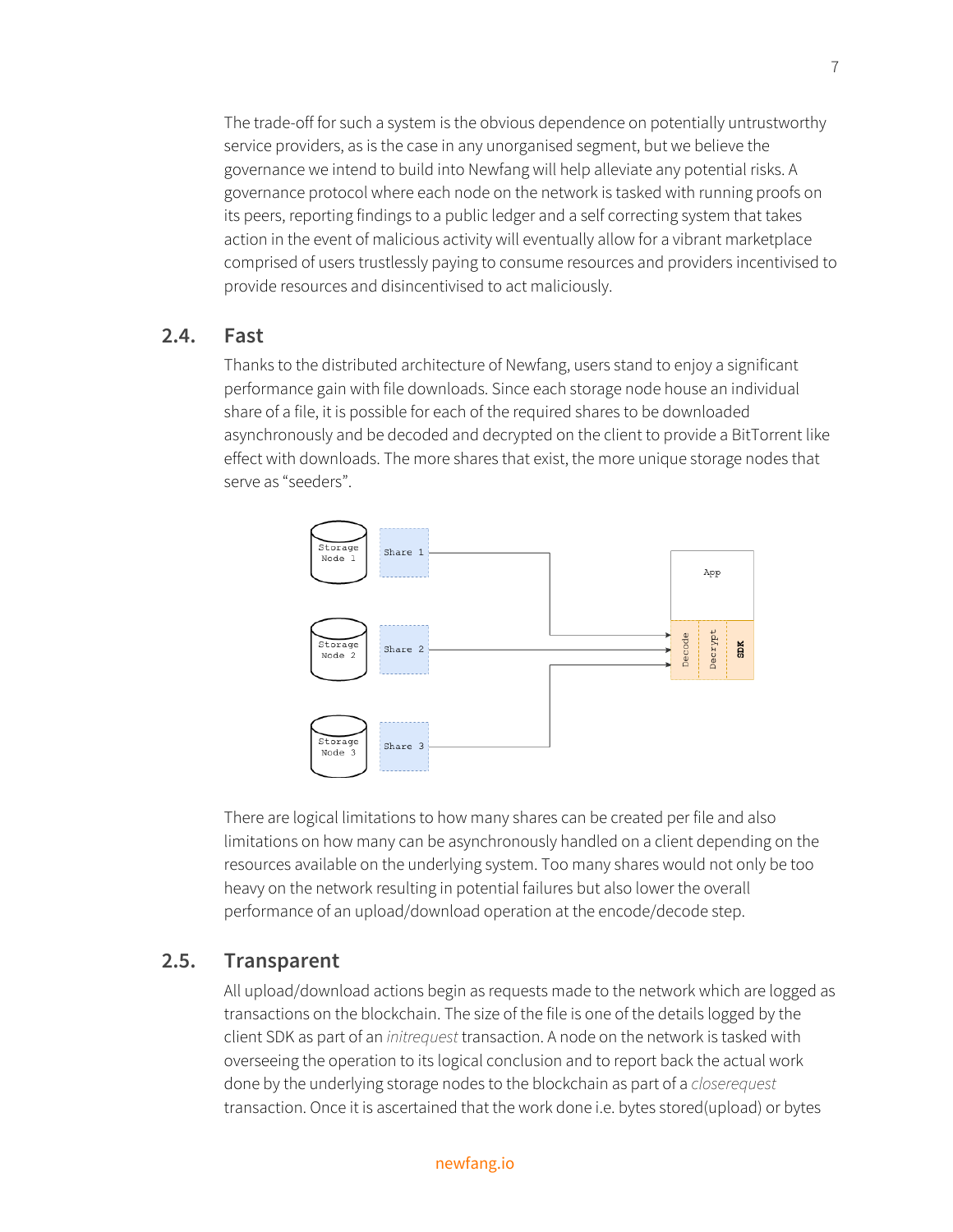transmitted(download) matches the initial file size, the user's account is charged the appropriate amount..



The process of the client stating a certain file size i.e. work needed to be done and an adversarial storage node reporting the bytes stored or transmitted i.e. the work actually done helps bring the necessary transparency and fairness to the system.

Newfang uses the high throughput EOS blockchain which is a decentralized public blockchain where all transactions are open to public viewing bringing the necessary aspect of public verifiability of the Newfang system.

### <span id="page-8-0"></span>**2.6. Intuitive**

This is the cornerstone of Newfang. Anything else we do is rendered useless if we do not ensure that the platform is intuitive to our users. To this effect, we have taken the route of abstracting away not only complexity but also the poor user experience that is the norm with blockchain based solutions in general or other decentralized storage platforms. Our users do not have to:

#### **A. Wrangle with private keys to use their accounts:**

This is abstracted away and managed by Newfang for the user. The way the EOS blockchain and its auth layer is structured means we can perform transactions on behalf of the user and pay for them too.

### **B. Purchase or hold any cryptocurrency:**

Users pay bills in USD. Users are charged a fixed price for upload/download and make payments against recurring charges accumulated into a bill, using their credit card or any of the several other payment mechanisms making their costs predictable. This also means that our users can be from any geography, part of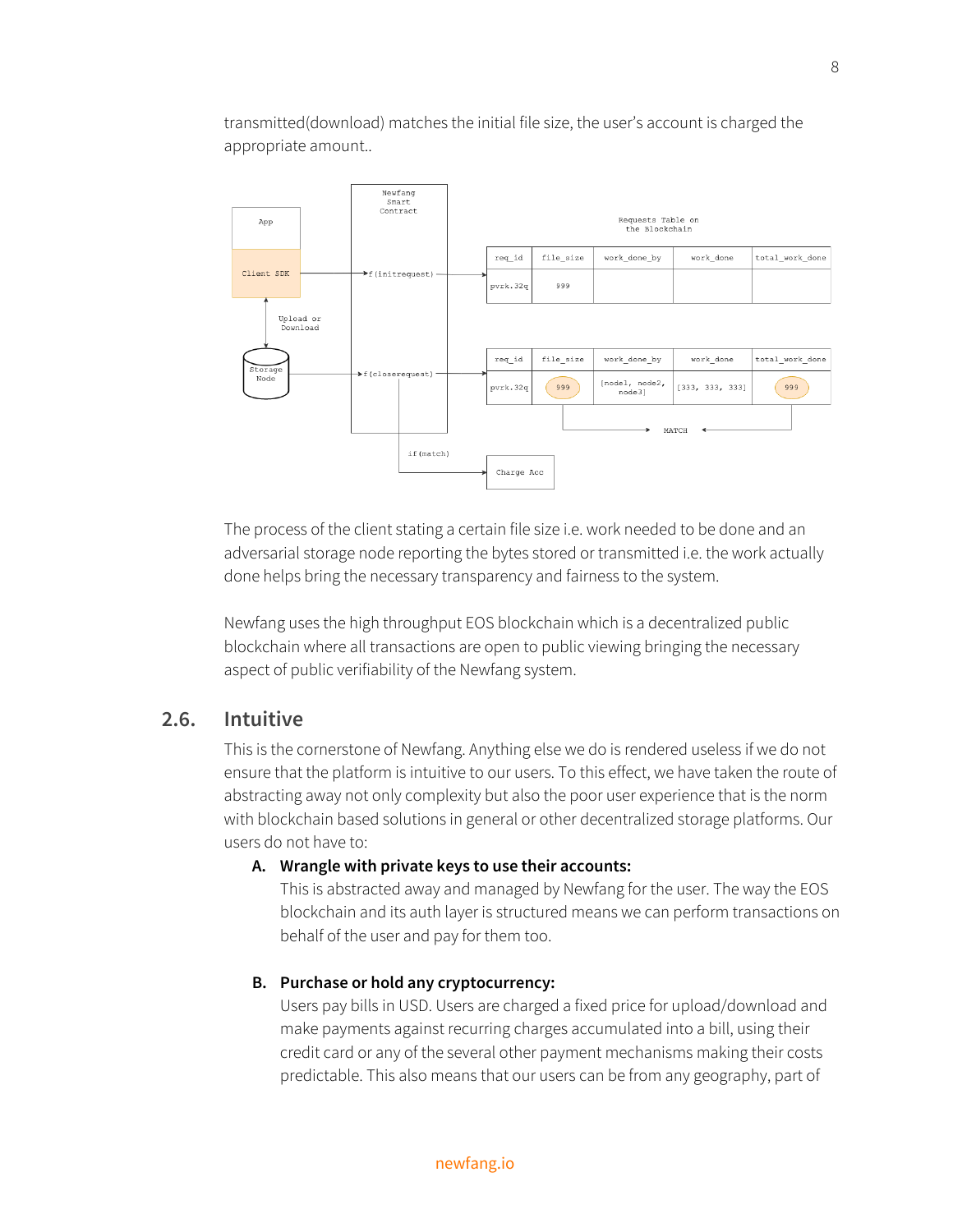any enterprise large or small and they do not have to worry about the legalities or regulatory responsibilities that come with purchasing/holding cryptocurrencies.

**C. Worry about any volatility in the price of the underlying Newfang token:** Our novel dual token system, described in detail in section 4, means that any volatility in the Newfang Tokens price is encapsulated and does not affect how much it would cost our users to upload or download a file

### **D. Perform complex procedures to join the network and use it:**

No running full nodes, no complex setup, nothing… Easy to integrate SDKs for all platforms that expose a handful of simple methods to perform the core tasks of upload, download, delete. Users simply need to ensure prompt bill payments so that users of their apps have a seamless file management experience.

# <span id="page-9-1"></span><span id="page-9-0"></span>**3. Implementation**

### **3.1. Architecture**



A. Post signup, Newfang users get to download customised SDKs for platform(s) of their choice. These are light-weight, easy to integrate SDKs that expose basic methods to upload, download and manage files which the user's apps can consume. Additionally, the SDKs internally interact with the Newfang Smart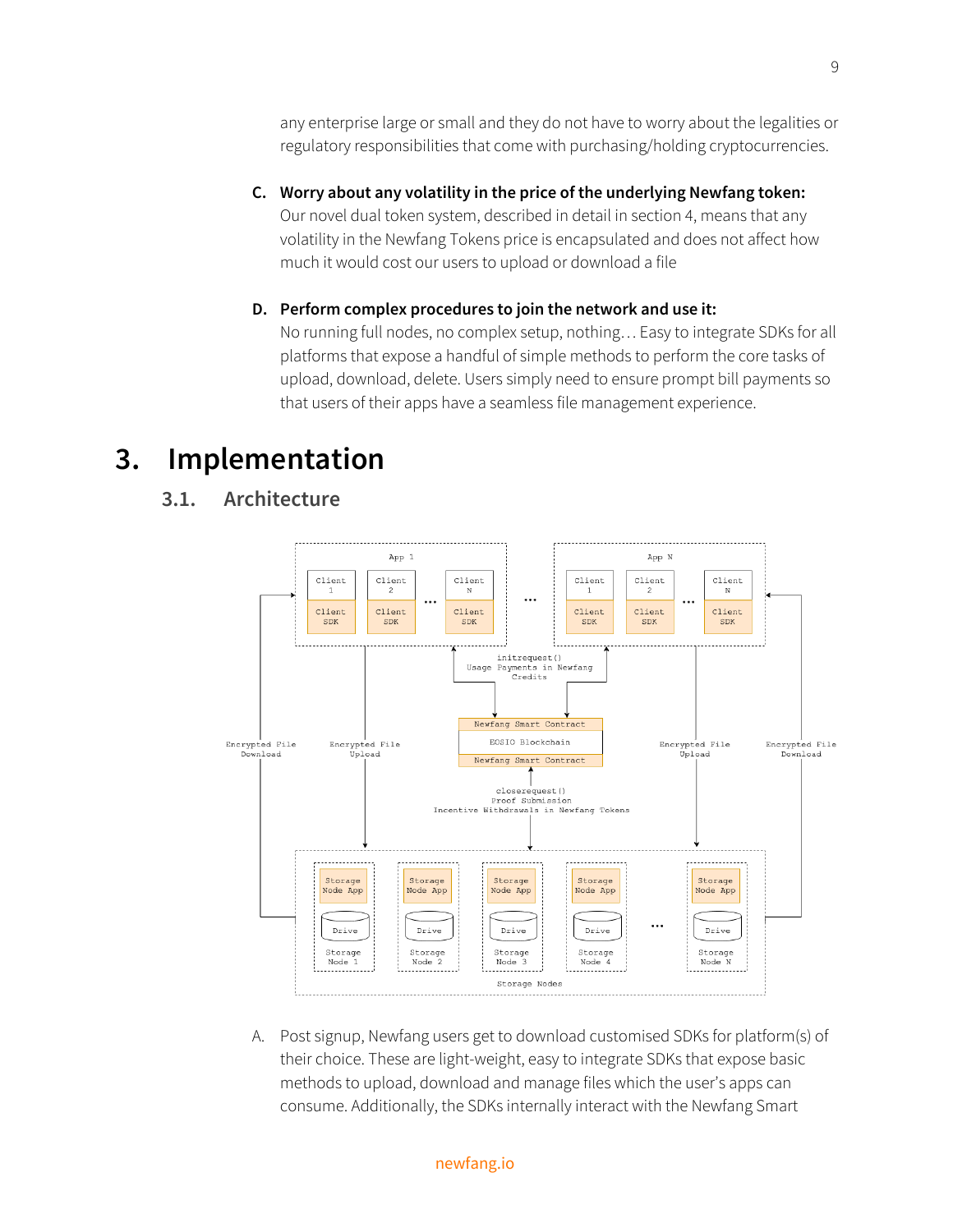Contract on the EOSIO Blockchain to know and update the current state of variables that drive the payments, payouts and transparency on the network.

- B. Independent storage nodes on Newfang have to install and run simple software on their servers to be able to participate in the network. These apps are configured for a specific node and help it not only accept and handle requests to upload and download files from clients but also interact with the Newfang Smart Contract on the EOSIO Blockchain to know and update the current state of variables that drive the payments, payouts and transparency on the network. Additionally, these apps perform various checks and balances on peer nodes in order to ensure the integrity of the network is maintained at all times and also report findings back to the Newfang Smart Contract which in turn drives the governance of each of the nodes on the network.
- C. The Newfang Smart Contract on the EOSIO blockchain serves almost as a decentralized middleware within the network and is responsible for informing and maintaining the state of various actions on the network. It is also what drives the token economics on the platform and ensures fair payments and payouts to all stakeholders.

## <span id="page-10-0"></span>**3.2. Tahoe LAFS**

Tahoe LAF[S\[5\]](#page-16-0) forms the core of the Newfang network. It is a secure, decentralized, fault-tolerant and distributed cloud storage system. It has a great many virtues which have compelled Newfang to use it over other existing systems or building one from scratch. Among it:

A. Provider Independent Security:

This basically refers to all files being encrypted before being sent to potentially untrustworthy storage nodes because of which storage nodes are incapable of ever knowing the contents of the data being stored. The key to decrypt the files is only available with the client.

B. Decentralized by design:

All storage nodes produce the same homogeneous response to any request they receive. No single points of authority or failure.

C. Distributed architecture:

All files uploaded undergo a custom erasure coding step via an efficient erasure coding tool called zfe[c\[6\].](#page-16-0) The encoded shares generated are pushed to unique storage nodes and only a subset of these shares, and consequently storage nodes, are required to retrieve the entire file.

D. Self Correcting: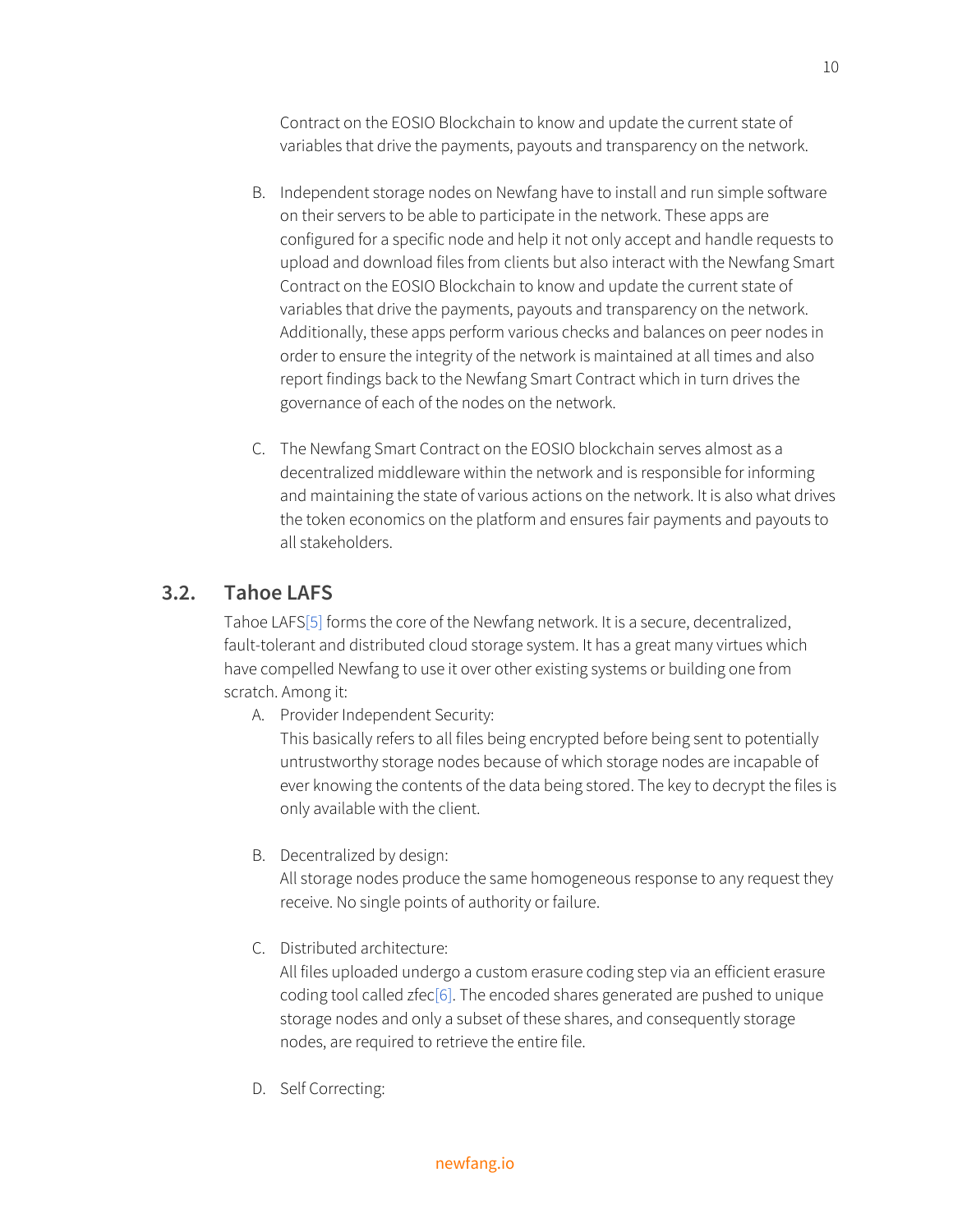Tahoe LAFS has a repair mechanism driven by timely checks on file and share integrity on the network. On finding any missing or damaged shares, Tahoe is able to initiate a repair step that restores the lost/incorrect share and restore the integrity of the file's encoded shares and K of N configuration of the files themselves.

There are obvious limitations to using Tahoe LAFS as is. Newfang has had to and will continue to customise it to suit its needs such as building light clients, on-demand file deletion, automated repairs…

### <span id="page-11-0"></span>**3.3. Client SDKs**

Newfang will build and provide SDKs for all major platforms for our users to be able to download and integrate into their apps. These SDKs perform the following tasks in order to successfully complete core network operations or gracefully fail:

- A. SDKs expose 3 main methods for developers to implement in their apps i.e. Upload, Download and Delete. There will be more functionality that will be added in the future.
- B. The SDKs also perform encryption/decryption on the client before any Upload operation or post a Download.
- C. They are responsible for learning the identity of the appropriate storage node which will oversee the current operation the user intends to perform.
- D. They also place the initial request transaction with the EOS blockchain by calling the *initrequest* method of the Newfang smart contract. In this step it also logs the size of the file that it expects to upload/download which is verified in the reconciliation step that occurs post the action completing and before any payment.
- E. Finally, they are responsible to decode a file being downloaded before it is decrypted. It receives all the pieces of the file generated in the encode step on upload and puts them back together on the client.

These are light-weight SDKs that are extremely easy to integrate. Once signed up, the developer simply needs to create an application on the developer portal with a specific configuration, download application specific SDKs for the platform(s) of their choice and be up and running in minutes.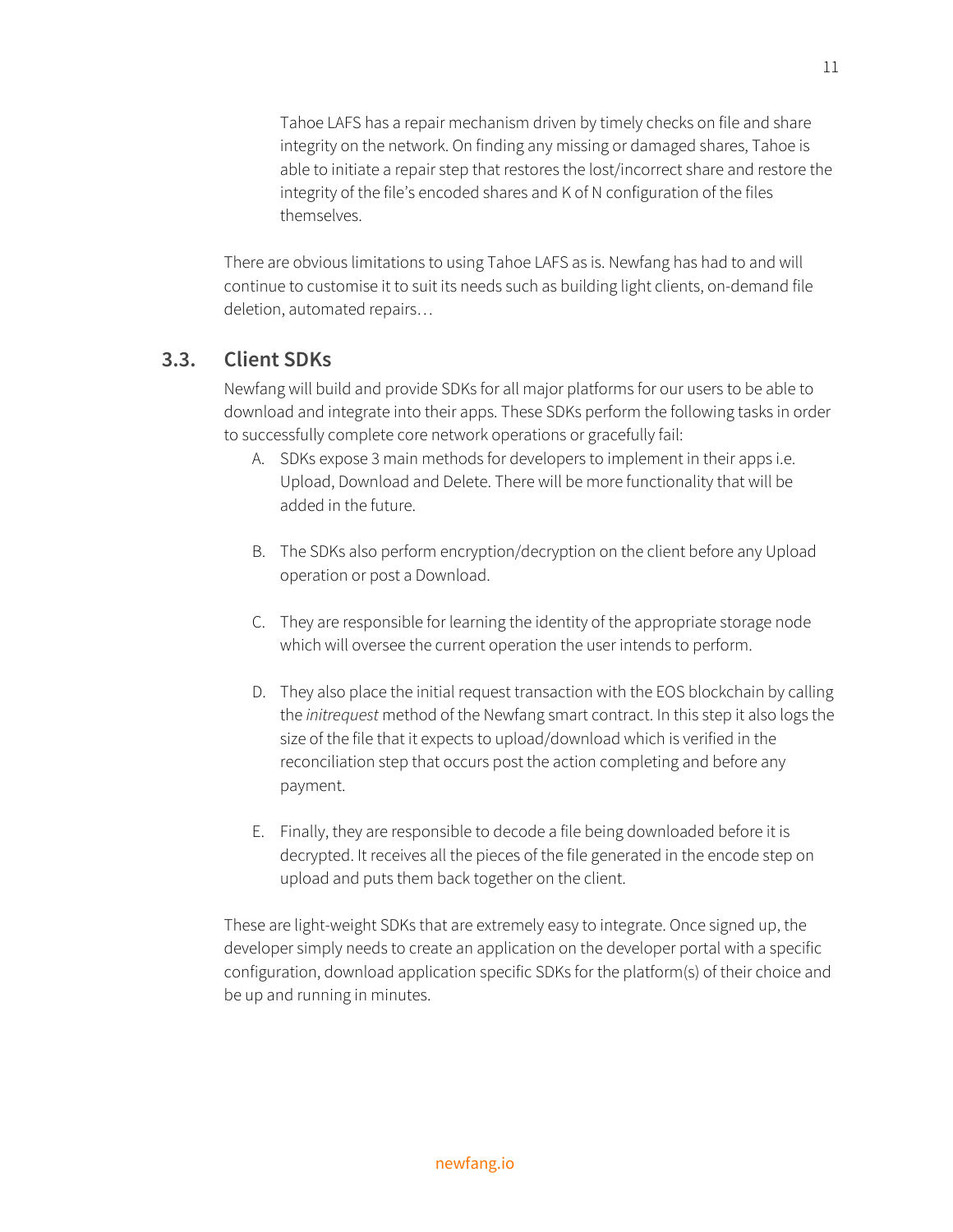# **3.4. Storage Node App**

Each Storage Node that is onboarded to provide resources to the network and receive an incentive in return, post sign up, simply has to download and install this Storage Node App to be able to join the network. The primary tasks of the Storage Node App are:

- A. Accept and execute Upload/Download/Delete requests.
- B. Encode the encrypted files received on accepting an Upload request.
- C. Keep track of where each encoded piece of every file is located.
- D. Perform the reconciliation step post completion of an Upload/Download action, reporting back the work done by the nodes in the process i.e. the number of bytes stored or transferred depending on the type of action performed. This closes the loop and helps the network ascertain that the expected amount of work was indeed done and that payment for completion of the action can be withdrawn from the developer's account.
- E. Execute and gather proofs for Uptime, Retrievability and Storage on peer Storage Nodes. Report the results back to a high throughput DLT that is responsible for the Governance on the platform(details in 3.6).

## <span id="page-12-0"></span>**3.5. Smart Contracts**

Newfang uses the EOSIO[\[7\]](#page-16-0) blockchain as its smart contract platform. The reasons why Newfang chose EOSIO are:

- A. EOSIO is a decentralized public blockchain which runs a dPO[S\[8\]](#page-16-0) consensus among 21 validators, voted in from a larger set of candidates by token holders. The fact that it is a public blockchain is crucial to ensure the transparency and fairness with which the Newfang Network operates.
- B. EOSIO has a mainnet which offers very high throughput compared to similar platforms. Blocks are mined every 0.5s and when combined with its Byzantine Fault Tolerant dPOS consensus, transactions get confirmed within 1s. EOS, in its current state, offers up around 3000 transactions per second.
- C. Transactions on EOSIO are feeless. One does need to pay for using up any storage, bandwidth or cpu time but these are rental charges that are returned when resources are freed up.
- D. It also provides a very neat abstraction layer over user authentication that basically allows for transactions to be placed and paid for by a permissioned representative. This means that Newfang can foot the bill and execute all transactions allowing the developers and their users to be free from all the complexity and poor UX of wrangling with private keys. It also allows the developers of applications to be more flexible with the business model they intend to have in their apps and not be tied into the platform's business model directly.

The Newfang smart contracts are primarily used to: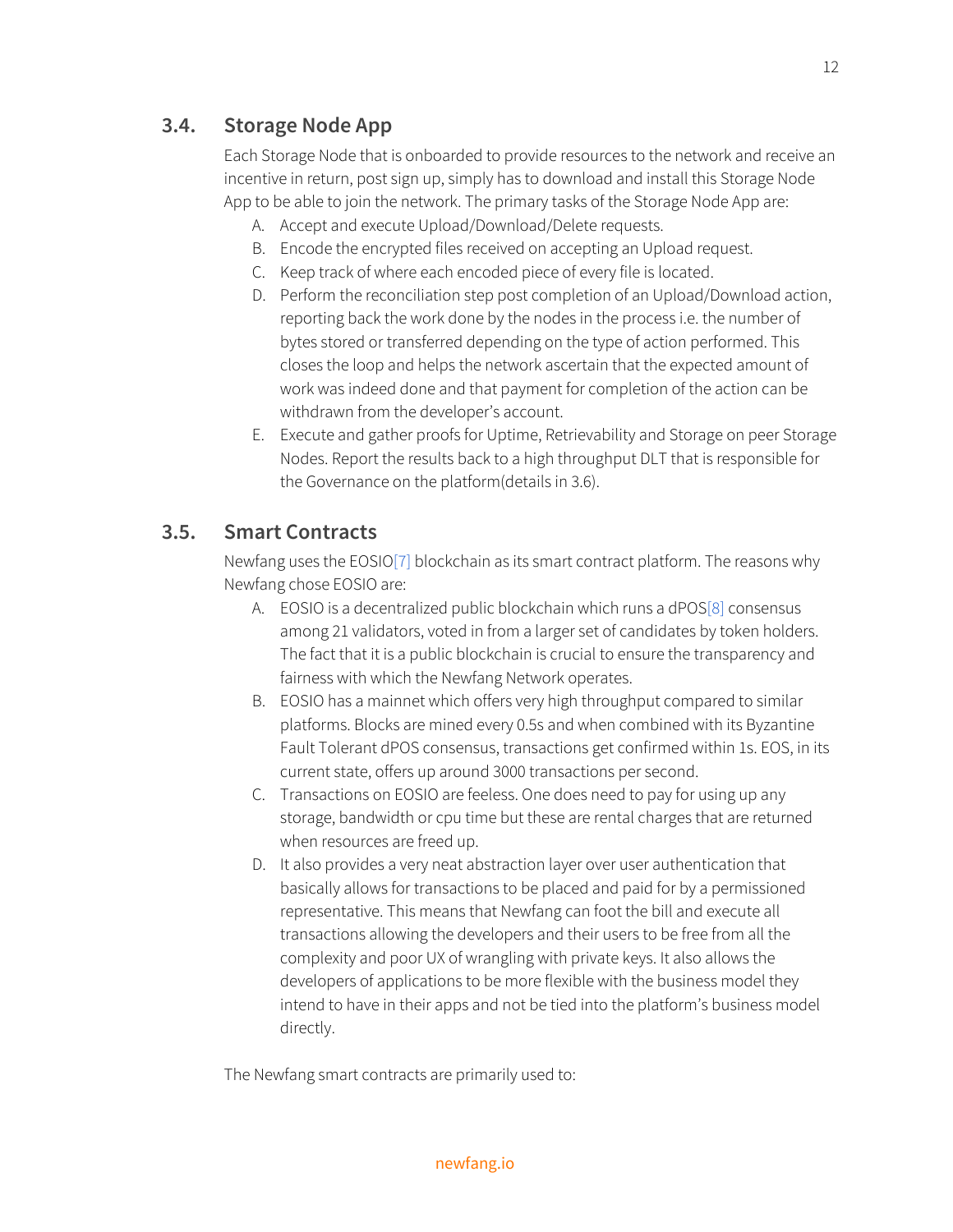- B. Compute the payments needed to be collected from developer accounts when a request is closed successfully.
- C. Compute payouts needed to be made to storage node accounts at regular epochs based on the work done by them among other parameters.
- D. Help create and keep track of the Newfang Token via the standard eosio.token contract.

# **3.6. Governance(WiP)**

This is pending concrete implementation and we are currently working on:

- A. Mitigating attacks. Namely Sybil Attack, Outsourcing Attack, Generation Attack and DDoS. Tahoe LAFS gives us some great in-built constructs to implement a Proof of Retrievability<sup>[9]</sup> and Proof of Replication<sup>[10]</sup> and also defend against a Sybil attack. Additionally we are looking to implement a VDF enabled PoS[T\[11\]](#page-16-0) that would help us mitigate against a Generation Attack.
- B. Incentive distribution. What are the various data points that would help us arrive at a sound 'rating' system for Storage Nodes? What is the interval at which tokens get distributed? What is the amount of tokens minted? Will we need a periodic inflation of the fixed mint amount at all?
- C. Staking and Slashing. What amount does a Storage Node need to stake to join the network? What are scenarios that warrant stake slashing? How much should be slashed?

Largely, we are inclined towards the idea of not introducing any new stakeholders on the network and have governance be performed on-chain by peers in a truly decentralized fashion. The actual implementation could perhaps involve a high throughput, DPoS consensus DLT like Tendermint/Cosmos or Polkadot/Substrate.

We have several ideas at various stages of development and implementation, coming together before our Beta Launch later this year.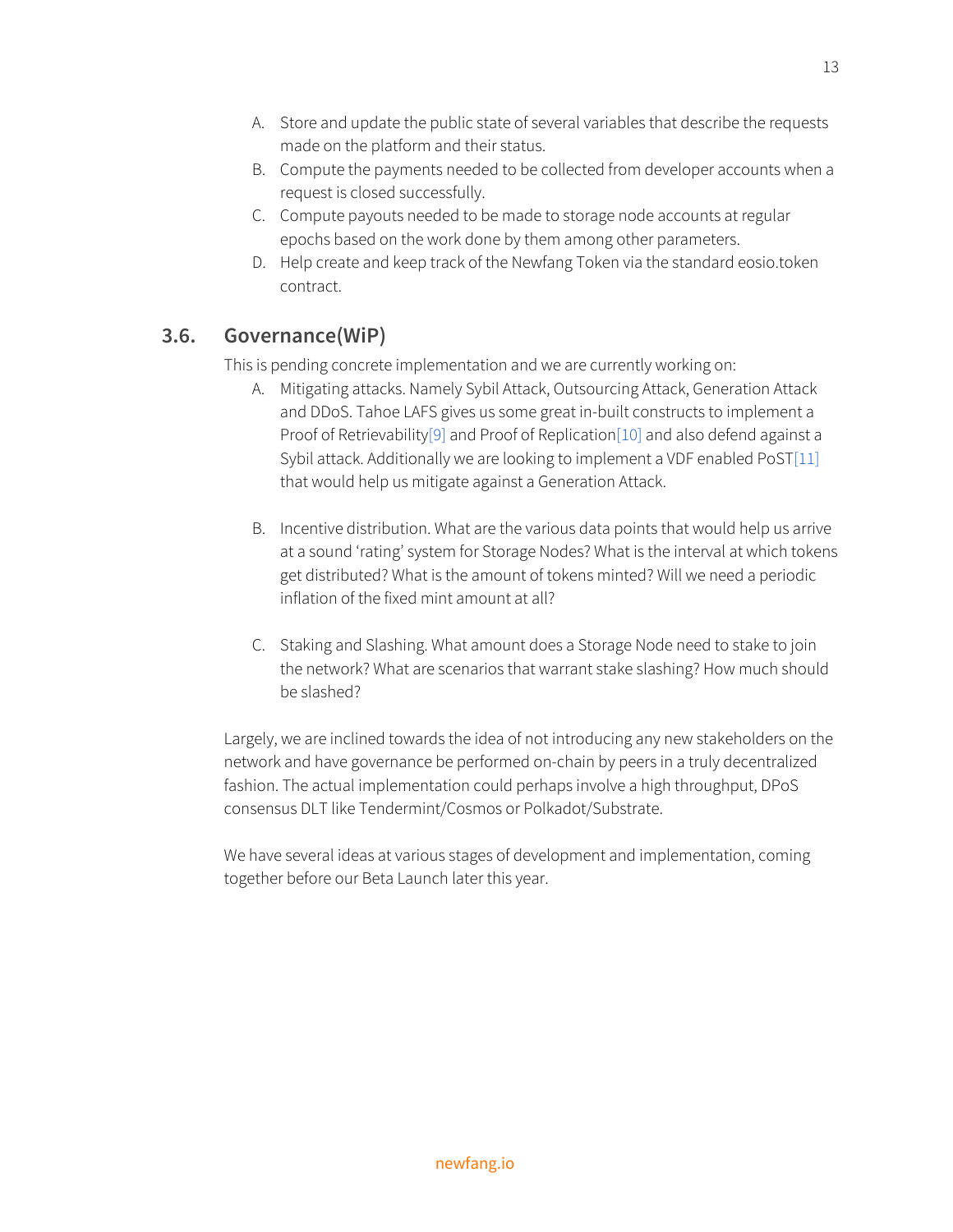# <span id="page-14-1"></span><span id="page-14-0"></span>**4. Business and Token Model**

### **4.1. Structure**

Newfang Tokens are a token created on the EOSIO Blockchain using the standard EOSIO token smart contract. They are a cryptocurrency that will be listed on public exchanges, have a trading value and be subject to market speculation. The Newfang Token is what will be distributed as a payout to Storage Nodes on the network in lieu of the resources they provide to the platform. A fixed number of tokens are minted every epoch to be distributed to the Storage Nodes as per the distribution algorithm. There may or may not be an annual inflation of the minted amount. This will be decided prior to the Beta Launch of the platform.

### <span id="page-14-2"></span>**4.2. Business Model**

Once signed up, developers pay bills that accumulate transparent charges against uploads/downloads on their apps, using a fiat currency(USD). A percentage(say R%) of this amount received(after setting aside payment gateway fees) is Newfang's revenue. The remainder of the amount(100-R%) feeds into the token model as described below in 4.3.



### <span id="page-14-3"></span>**4.3. Token Model**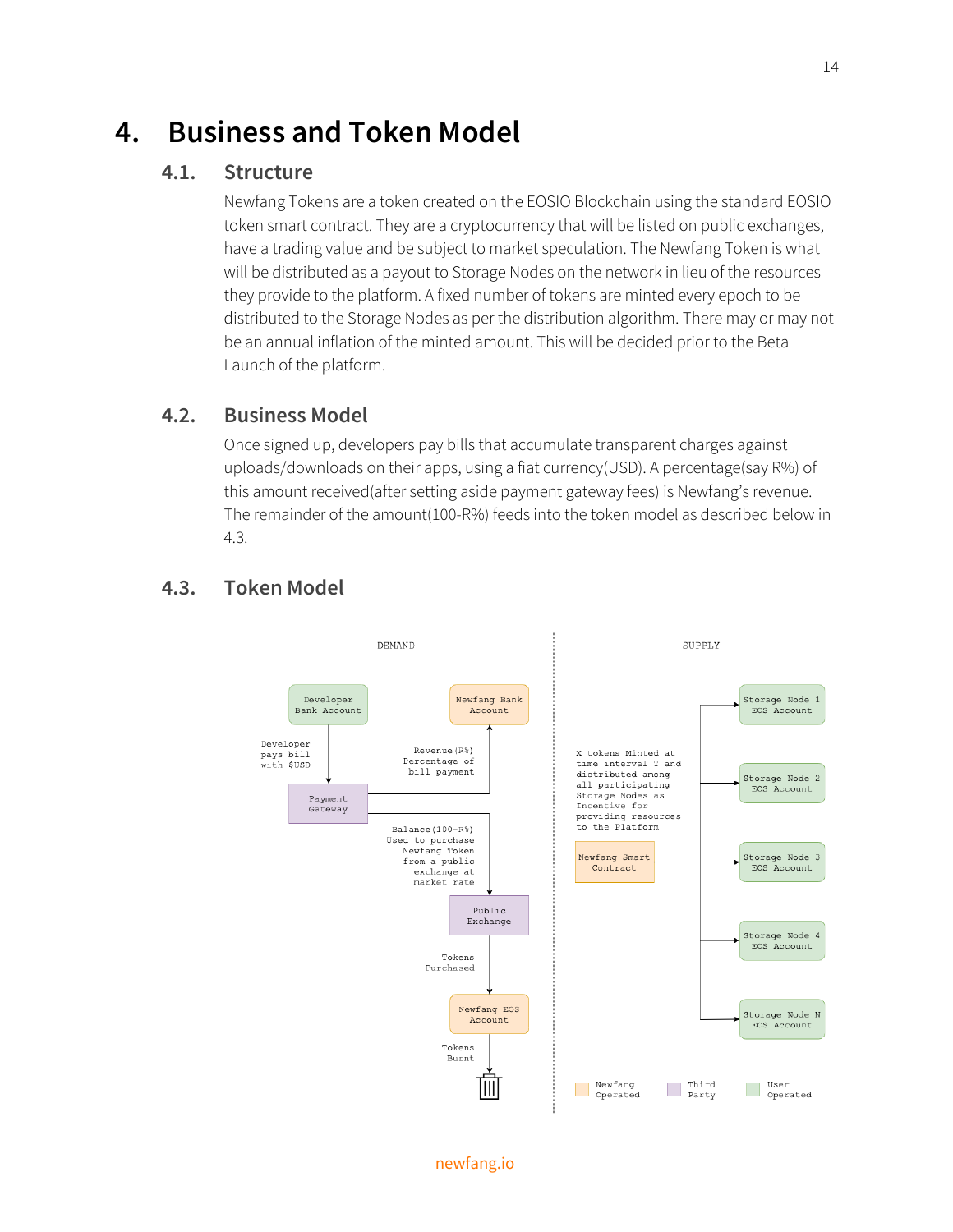Newfang employs the Burn-Mint Equilibriu[m\[12\]](#page-16-0) token model where Newfang tokens are Minted on the Supply side and Burnt on the Demand side. In the absence of market speculation, constant burning and minting of tokens causes the price of the token to adjust itself owing to the relative inflation/deflation that comes with a currency increasing/reducing in supply, striving to reach an equilibrium.

Newfang mints a fixed amount of tokens on the Supply side and distributes among the participating storage nodes. This causes an increase in supply and inherent inflation which in turn causes the price of the token to drop.

On the Demand side, each time a user pays a bill, after keeping a portion of the payment as revenue, Newfang automatically moves the balance of the purchase value to an account on a public exchange where the Newfang token is being actively traded and uses the entire amount to purchase tokens at the prevailing market rate. These tokens are then moved out of the exchange account and into one of Newfangs EOSIO accounts and are then burnt or destroyed. This causes a decrease in supply and inherent deflation which in turn causes the price of the token to rise.

With inflation and a drop in token price, we are able to purchase and burn more Newfang tokens which cause a relatively larger deflation and price rise. As a fixed number of tokens are minted at every epoch and with usage on the platform being low in the initial stages, the burn rate will keep trying to catch up with the mint rate and eventually reach equilibrium at which point, barring any potential annual inflation introduced into the system, token supply would reach a stable value.

This token model helps Newfang:

- A. Abstract away the need for users to hold/manage a cryptocurrency.
- B. Allow developers to pay a fixed \$ amount against uploads/downloads, when paying bills and not contend with any token price volatility. Leading to predictable expenses.
- C. Ensure that increase in usage on the platform is the main driving force behind the increase in the price of the Newfang Token.
- D. Provide stable unit economics to storage nodes.